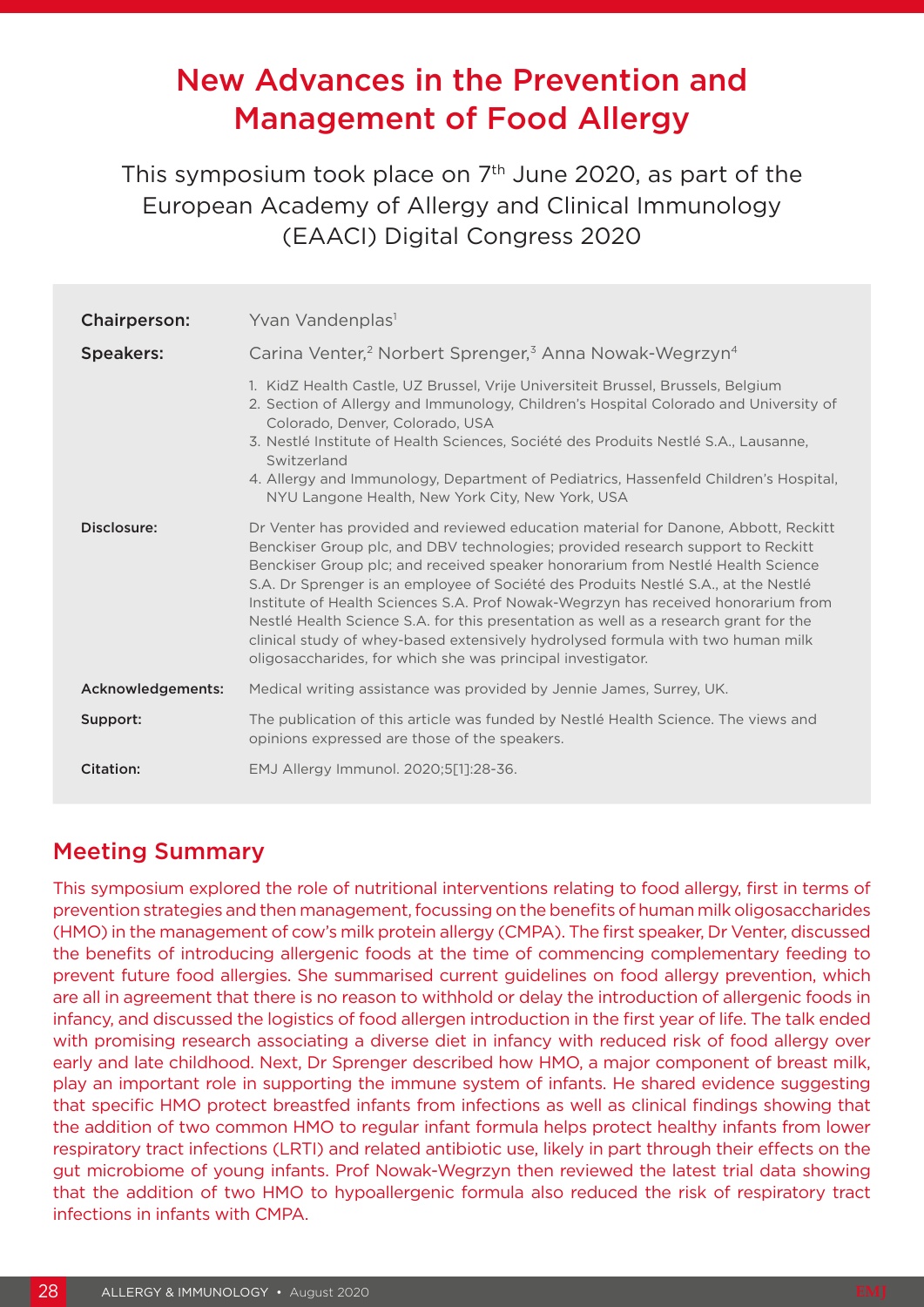### How to Implement Nutritional Strategies for Food Allergy Prevention

### Doctor Carina Venter

Guidelines for the prevention of food allergy have evolved significantly over the last two decades. The definition of an infant at high risk of food allergy has shifted from being based on a familial risk of allergic diseases to an infant's own risk of developing food allergy; infants at higher risk include those with eczema and/or an existing food allergy (egg allergy in particular is considered to be a risk factor for the development of peanut allergy). Advice for families to avoid peanut and/or other food allergens during pregnancy, breastfeeding, and the infant's first few years of life has also been abandoned in light of accumulating evidence that early food allergen introduction can be beneficial for the prevention of future food allergies.<sup>1</sup>

In the last few years, guidance on when to introduce food allergens into the infant diet has been developed. This followed the publication of a number of studies, in particular the LEAP and EAT studies which suggested or recommended no need to delay active introduction of food allergens, particularly peanut and egg, in the infant's first year of life. The guidance related to both infants at higher risk and those in the general population.2,3

A summary of current guidelines showed that the practical approach is to introduce food allergens when the infant is developmentally ready to eat and once the infant has consumed a few foods. Dr Venter explained this is irrespective of the infant's risk of developing food allergies because until it is possible to clearly define 'high risk', it is perhaps sensible to treat all infants the same. This practical approach is validated by scientific opinions from both the United States Department of Agriculture (USDA) and the European Food Safety Authority (EFSA), which recommend introduction of solid foods once the infant is developmentally ready.<sup>4,5</sup> Both suggest introducing peanut and cooked egg in early infancy for the prevention of peanut and egg allergy, respectively.

There are practical dilemmas for food allergen introduction, such as the appropriate dose to give and the development of suitable food formats for young infants. Randomised controlled trial outcomes provide some guidance on dose, duration, frequency, and format, but currently there is only clear data about peanut introduction and limited data about egg introduction. Guidance published by the National Institute of Allergy and Infectious Diseases (NIAID) recommends about 1–2 teaspoons of an infant-safe form of peanut, such as peanut flour or thinned peanut butter, served 1–3 times a week.<sup>6</sup> With regard to egg, it should be cooked according to the EAT and PETIT studies, $3,7$  but what constitutes a well-cooked egg is debated, although it does include boiled and scrambled egg if it has been heated until no visible liquid remains. The dose recommended for prevention of egg allergy is also debated, but 1–2 tablespoons of well-cooked egg 1–2 times per week is in line with healthy eating guidance.<sup>1</sup>

In terms of introducing other major allergens for allergy prevention, there is either limited or no data and so current guidance on intake of these allergens comes from healthy eating guidelines. Dr Venter suggested that even when the data is lacking there is probably still no need to delay the introduction of the allergen, which can form part of normal dietary intake according to family practices.

#### Diet Diversity for Allergy Prevention

There is also promising research on diet diversity for prevention of food allergy outcomes. Diet diversity can be defined as the number of different foods or food groups consumed over a given reference period.8 To understand the role of diet diversity on allergy outcomes, the European Academy of Allergy and Clinical Immunology (EAACI) brought together a task force that performed a systematic search of the literature (the results of which have been published in a EAACI position paper on diet diversity in pregnancy, infancy, and childhood) and found only one study that focussed on the potential association of diet diversity and development of food allergy.9 This showed that children with a more diverse diet during the first year of life had a lower prevalence of doctor-diagnosed food allergy up until 6 years of age.<sup>10</sup>

Since then, a new study led by Dr Venter exploring the association between four different measures of diet diversity during infancy and development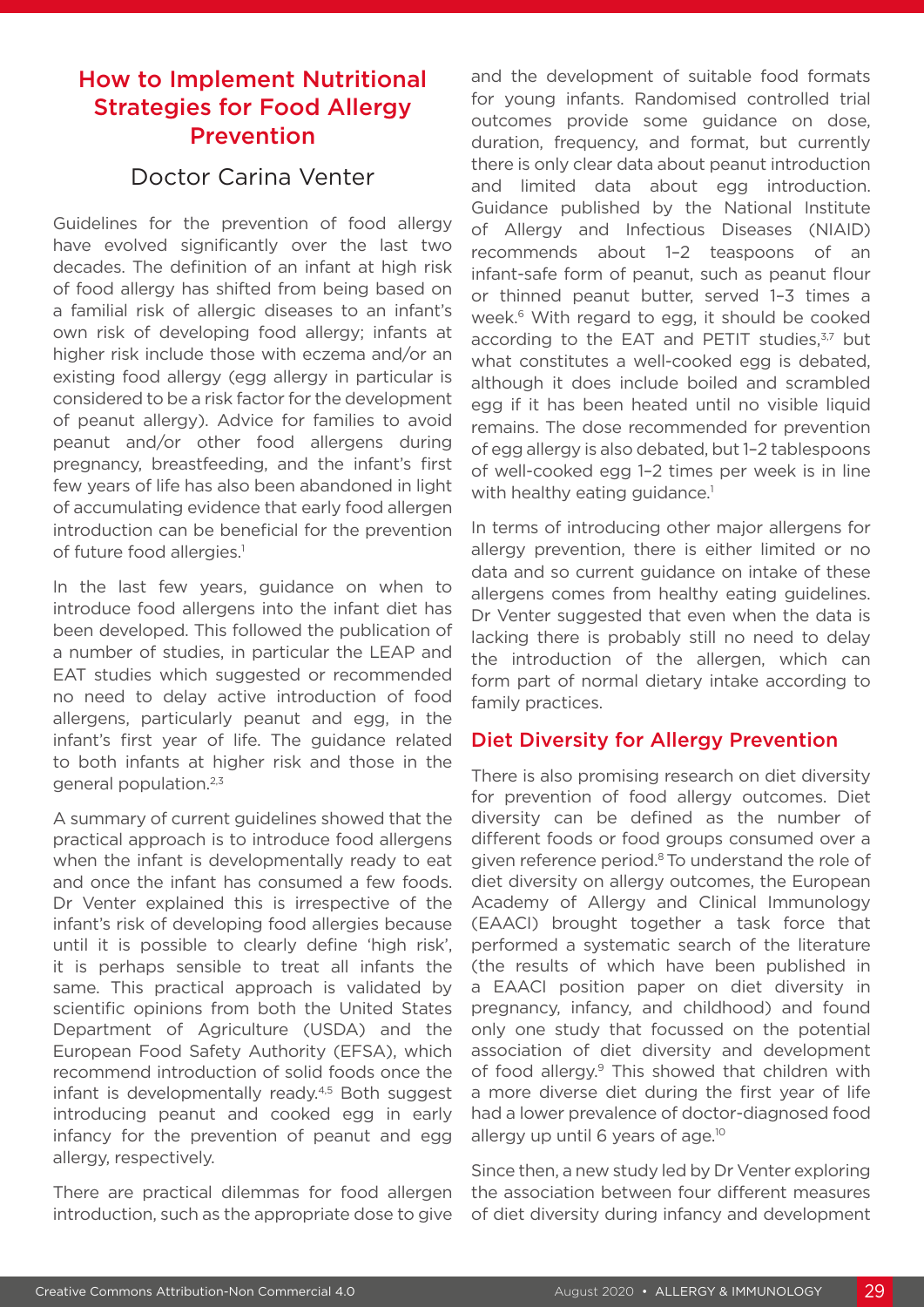of food allergy over the first 10 years of life has been published.<sup>11</sup> Dr Venter discussed results of two of the measures, focussing on the number of foods introduced over the first 9 months of life and the number of food allergens introduced over the first 12 months. Multivariate analysis showed food diversity at 6 months (p=0.0111) and food allergen diversity at 12 months (p=0.0005) significantly reduced the odds of food allergy over the first 10 years of life (Figure 1A and 1B, respectively).<sup>11</sup>

The exposure of the gastrointestinal microbiota to diverse foods and nutrients is a plausible mechanism for how diet diversity may affect food allergy outcomes in an infant or child. There are no published data looking directly at how infant diet diversity influences infant microbial diversity. However, increases in family food intake in the first year of life significantly increases the microbial diversity in the infant gut, $12$  and can potentially be used as a measure of diet diversity. Laursen et el.<sup>12</sup> showed that the composition of the complementary diet was a major determinant of gut microbiota development; in particular, the transition to family foods with higher protein and fibre content in the first year of life correlated with increased gut microbiota diversity.

Furthermore, a study by Roduit et al.<sup>13</sup> showed that infants with a higher consumption of fish, fruit, vegetables, and yoghurt in the first year of life had increased levels of short-chain fatty acids (SCFA), such as butyrate, in faecal samples. Children with the highest levels of butyrate at 1 year of age were less likely to have a reported diagnosis of food allergy up until  $6$  years of age.<sup>13</sup> SCFA are produced by microbes in the gut and have been shown to have immune regulatory properties in animal studies. As butyrate production increases there is an upregulation of T regulatory cells, which play a key role in sustaining immune tolerance to allergens. According to Dr Venter, these data, together with evidence that increased diet diversity in the first year of life was associated with reduced food allergy outcomes up until 6 years of age, indicate that the microbiome is a plausible mechanism for tolerance induction in infants.



Figure 1: A) Food diversity at 6 months versus food allergy over 10 years. Multivariate analysis showed that food diversity at 6 months (p=0.0111) significantly reduced the odds of food allergy over the first 10 years of life (holding introduction of solids at the mean and ever having eczema: yes).<sup>11</sup> B) Food allergen diversity at 12 months versus food allergy over 10 years. Multivariate analysis showed that food allergen diversity at 12 months (p=0.0005) significantly reduced the odds of food allergy over the first 10 years of life (holding introduction of solids at the mean and ever having eczema ever: yes).

Dotted line: 95% confidence interval; solid line: p value.<sup>11</sup>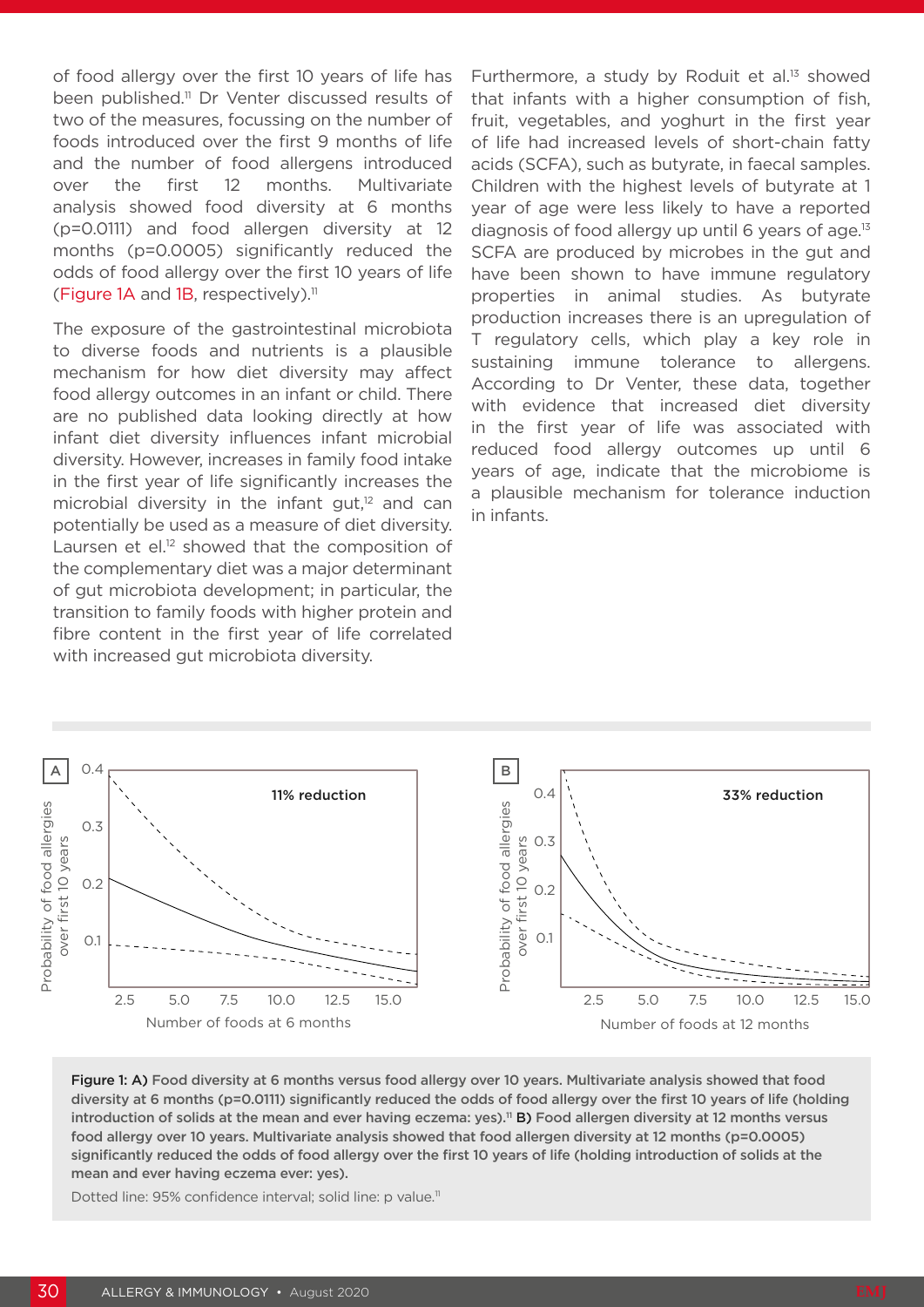### Human Milk Oligosaccharides for Immune System Development

### Doctor Norbert Sprenger

Breast milk has a unique composition and contains many immunomodulatory components including HMO, which are the third most abundant solid component after lactose and lipids.14,15

These complex glycans contain a lactose core that is elongated by one or more of the monosaccharides galactose, N-acetylglucosamine, fucose, and sialic acid. HMO are structurally diverse but can be divided into three main classes: core structures, fucosylated HMO (the most common), and sialylated HMO.<sup>15</sup> Dr Sprenger explained that structurally, HMO resemble host intestinal epithelial glycans and differ from classical prebiotics, such as galactooligosaccharides and fructooligosaccharides, indicating that they have specific functions that cannot simply be mimicked by other 'classical' prebiotics. Two common HMO, 2'-fucosyllactose (2'-FL) and lacto-N-neotetraose (LNnT), have so far been the main focus of basic research and clinical studies into the effects of HMO in infants.

Research suggests HMO support the development of the immune system via several major functions.<sup>16-22</sup> These include direct effects, namely preventing pathogen growth and adhesion, reducing inflammatory responses, and aiding the mucosal barrier function, and indirect effects on the microbiota through colonisation resistance and education of the developing immune system.

HMO provide substrates for the developing gut microbiome of young infants, stimulating the growth of bifidobacteria. Several studies associate specific fucosylated HMO with bifidobacteria-dominated early-life microbiota in breastfed infants.23-25 Studies have identified select bifidobacteria strains commonly found in breast milk, including *Bifidobacterium longum*, which can use HMO as a growth substrate. They do this by either consuming the HMO entirely (internalisation) or nibbling off the end products, such as fucose and sialic acid, which are then either internalised or left to crossfeed other microbes (extracellular breakdown).26-29

Specific HMO, including 2'-FL, not only boost the growth of bifidobacteria, but also the metabolic activity of specific bifidobacteria related to immune protection, primarily as higher formation of the SCFA acetate. This results in improved gut-barrier function and has other broader anti-inflammatory effects.25 HMO also directly reduce microbial infections by serving as antiadhesive antimicrobials. Because HMO resemble mucosal glycans, they can act as decoy receptors for pathogens, such as *Campylobacter jejuni*, that would otherwise interact with mucosal glycans to invade the host and cause disease.16,17

#### Specific Human Milk Oligosaccharides Support the Immune System

Clinical observational studies in breastfed infants have associated breast milk containing 2'-FL, and related 2'-FL-HMO, with lower morbidity, respiratory infections, and diarrhoea.30-34 2'-FLpositive breast milk has also been shown to help alleviate the effects of caesarean birth on infant gut microbiota in a study that investigated the differences between gut-microbiota composition in infants with mothers that secrete milk with high 2'-FL content (secretors) and those with mothers who do not (nonsecretors), taking into account birth mode. It found that many of the caesarean-associated dysbiosis patterns were more pronounced among the infants of nonsecretors compared to those of secretors; particularly, bifidobacteria were strongly depleted and enterococci increased amongst this group. $35$  In the same cohort, these findings relate to the observed reduced risk to manifest IgE-mediated allergic symptoms in caesareanborn infants breastfed by mothers expressing 2'- FL compared to the nonsecretor-fed infants at 2 years of age.<sup>36</sup>

#### Benefits of Formula Supplemented with Human Milk Oligosaccharides

Results from a randomised controlled trial showed that feeding healthy infants a formula containing 2'-FL modified their innate and adaptive immune profiles to be similar to that of a breastfed reference group. Similar to the breastfed infants, the infants fed the formula containing 2'-FL had lower inflammatory cytokines compared to those fed a control formula.<sup>37</sup>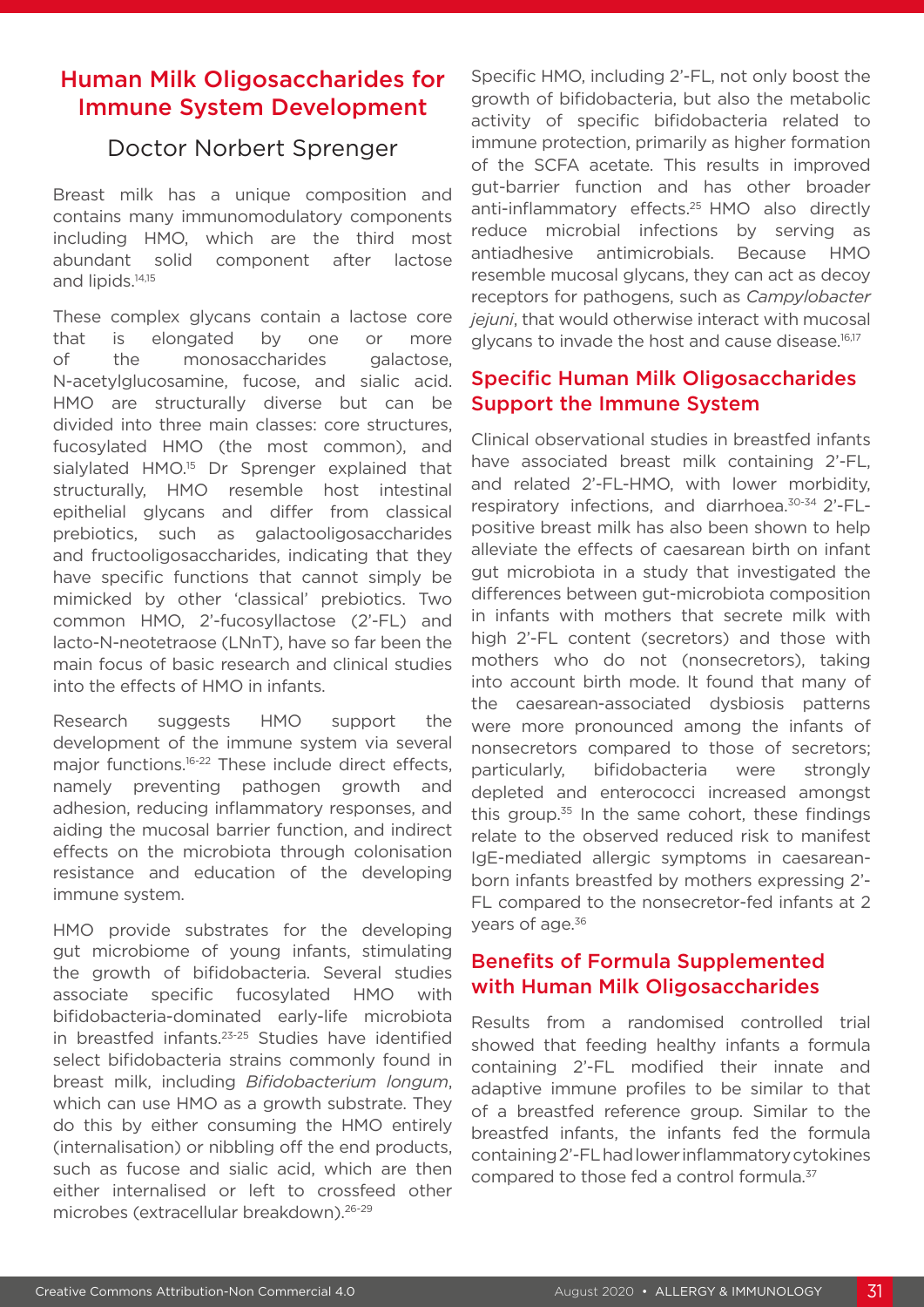

#### Figure 2: Number of infants with >1 event during first year of life.

Lower morbidity, particularly bronchitis, and antibiotic use were reported in infants fed formula supplemented with 2'-fucosyllactose and lacto-N-neotetraose versus control formula.

NNT: number needed to treat.

*Adapted from Puccio et al.38*

A study by Puccio et al.<sup>38</sup> explored the effects of infant formula supplemented with 2'-FL and LNnT on growth and morbidity in healthy infants. In this multicentre trial, healthy, full-term infants who were not breastfed and aged 0-14 days at the time of enrolment were randomised to receive regular infant formula supplemented with 2'-FL and LNnT (n=88) or a control formula (the same formula without the HMO; n=87). The study met its primary endpoint, showing the formula with 2'-FL and LNnT was well tolerated and supported normal growth in healthy infants for a 4-month period. Secondary findings showed that infants fed the two HMO formula had significantly lower rates of parent-reported morbidities related to LRTI, particularly bronchitis, as well as reduced antibiotic and antipyretic use for a 12-month period compared to those fed control formula (Figure 2).38

In the same study, Berger et al. $39$  then investigated whether HMO-driven microbiota changes relate to the observed reduced risk for reported antibiotic use and LRTI. They compared microbiota composition at 3 months of age across the two randomised formula-fed groups

(regular formula supplemented with 2'-FL and LNnT and control formula) and a breastfed reference group. Results showed that the microbiota composition in infants fed HMOsupplemented formula was closer to that of the breastfed reference group than those fed control formula, mainly because of increases in *Bifidobacterium* concomitant with decreases in *Escherichia* and *Peptostreptococcaceae*. 39

Furthermore, looking at the association of the microbiota community type with reported morbidities and medication use up to 12 months, formula-fed infants with a community type resembling that of breastfed infants at 3 months were significantly less likely to need antibiotics during the first year than those with the distinct community type typical of control formula-fed infants. This suggests that the reported lower rates of infection-related medication use with HMO may be linked to gut microbiota community types.<sup>39</sup> Although the researchers did not observe any significant association between other reported clinical parameters and the 3-month community type, the caesarean-delivered infants showed more differences between formula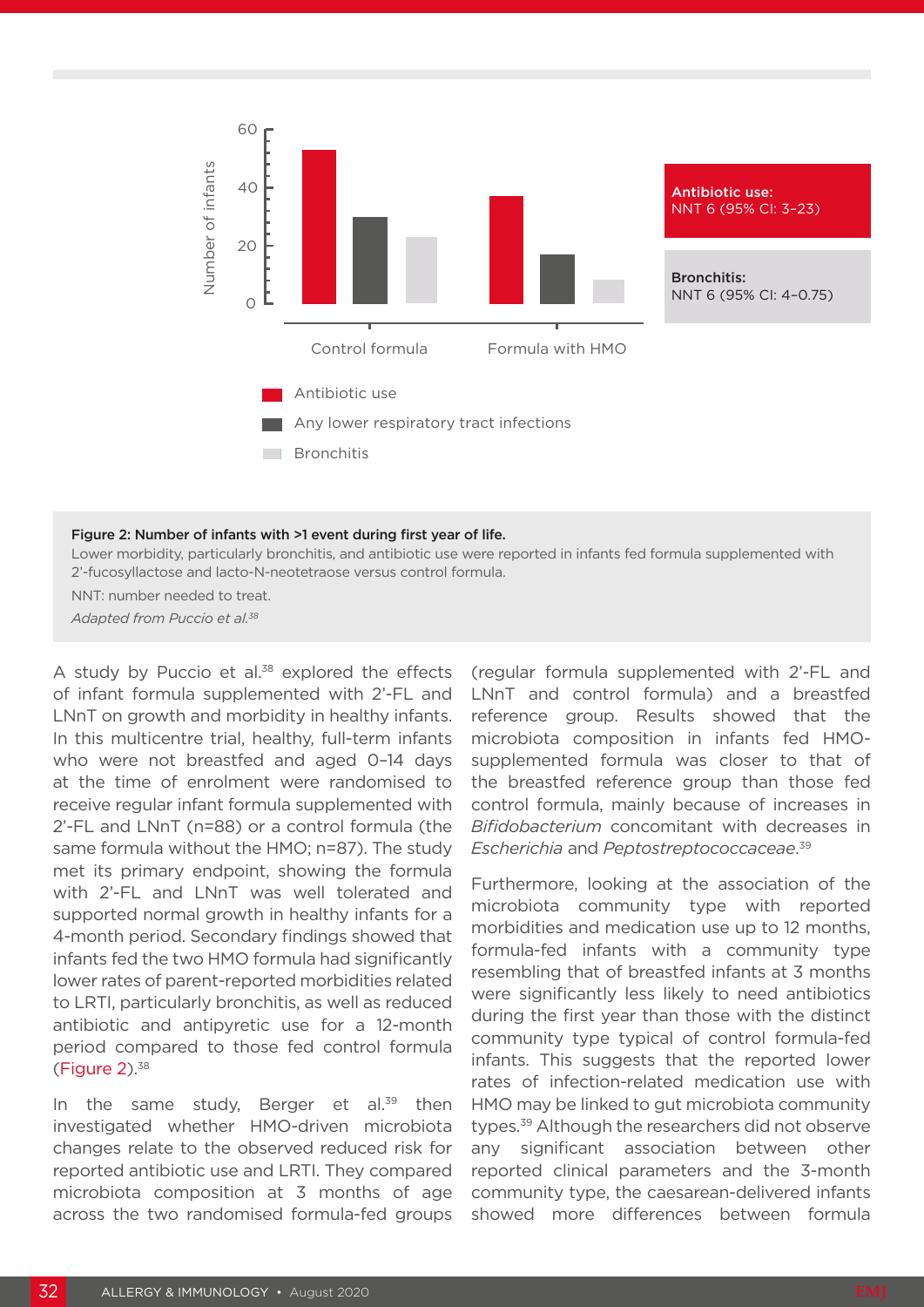groups than the vaginally delivered infants, suggesting a stronger normalisation effect of the two HMO on dysbiotic microbiota.39

Further exploration of possible gut microbial mechanisms that relate to the beneficial clinical outcomes in infants fed formula enriched with 2'-FL and LNnT also showed higher levels of acetate per total SCFA and specific *Bifidobacterium* species at 3 months in the stools of infants who did not experience bronchitis or any LRTI during the first year.<sup>40</sup> In summary, Dr Sprenger noted that findings in formula-fed infants suggest the HMO 2'-FL and LNnT help protect from LRTI and antibiotic use, likely in part through their effects on the early-life gut microbiome establishment and function.

## New Data on the Benefits of Human Milk Oligosaccharides in the Management of Cow's Milk Protein Allergy

### Professor Anna Nowak-Wegrzyn

Breast milk is the gold standard of infant nutrition. It has the capacity to influence immunerelated outcomes in infancy and early childhood and contains many immunomodulatory ingredients including HMO, which provide the substrate for the developing gut microbiome of infants. More than 200 HMO have been detected to date, and a large Finnish study has suggested that the profile of HMO in breast milk may influence development or may be a risk factor for development of CMPA. This study found that the breast milk of mothers whose infant had CMPA had a different composition of HMO compared to mothers of nonallergic infants.41

The two HMO, 2'-FL and LNnT, have been selected for inclusion in the new generation of infant and specialty formulas to more closely emulate the profile of breast milk. Prof Nowak-Wegrzyn reviewed new evidence supporting the addition of HMO as an important component of a hypoallergenic whey-based extensively hydrolysed formula (EHF) for the management of CMPA. The IVORY trial was the first clinical trial of a whey-based EHF containing two HMO in CMPA, designed to evaluate its hypoallergenicity.

This multicentre, randomised clinical trial included 67 infants and children aged between 2 months and 4 years with physician-diagnosed IgE-mediated CMPA and who were healthy and born at term. It compared currently marketed EHF without HMO with the newly modified EHF supplemented with 2'-FL and LNnT; this was slightly different in that it had a lower content of whey protein: 2.2 g/per 100 kcal versus 2.5 g/100 kcal in the current EHF. Results showed the new HMO-supplemented EHF met the American Academy of Pediatrics (AAP) criteria for hypoallergenicity, being tolerated by >90% of subjects.42

#### Benefits of Human Milk Oligosaccharides Extend to Infants with Cow's Milk Protein Allergy

Research suggests that HMO protect against infection, both in breastfed and healthy infants fed formula supplemented with two HMO. Infants exclusively breastfed for at least 4–6 months had a lower incidence of upper respiratory tract infection (URTI), LRTI, and gastrointestinal infections compared to fully formula-fed infants.<sup>43</sup> This is thought to be related to the immunemodulating and microbiome-modifying effects of HMO.<sup>44</sup> Healthy infants fed a regular formula supplemented with 2'-FL and LNnT since birth had significantly fewer LTRI and required significantly fewer courses of antibiotics in the first year of life compared to those fed a non-HMO containing formula.<sup>38</sup>

Therefore, the next step was to evaluate whether similar benefits would be seen with a hypoallergenic whey-based EHF supplemented with 2'-FL and LNnT in infants with CMPA. Prof Nowak-Wegrzyn described how infants with CMPA and food allergies in general are more susceptible to infections because of the immaturity of their immune system.

The CINNAMON trial<sup>45</sup> was designed to assess whether the newly modified EHF supplemented with 2'-FL and LNnT supports normal growth (primary endpoint) and whether it has beneficial effects on infection rates and related drug use in infants with CMPA.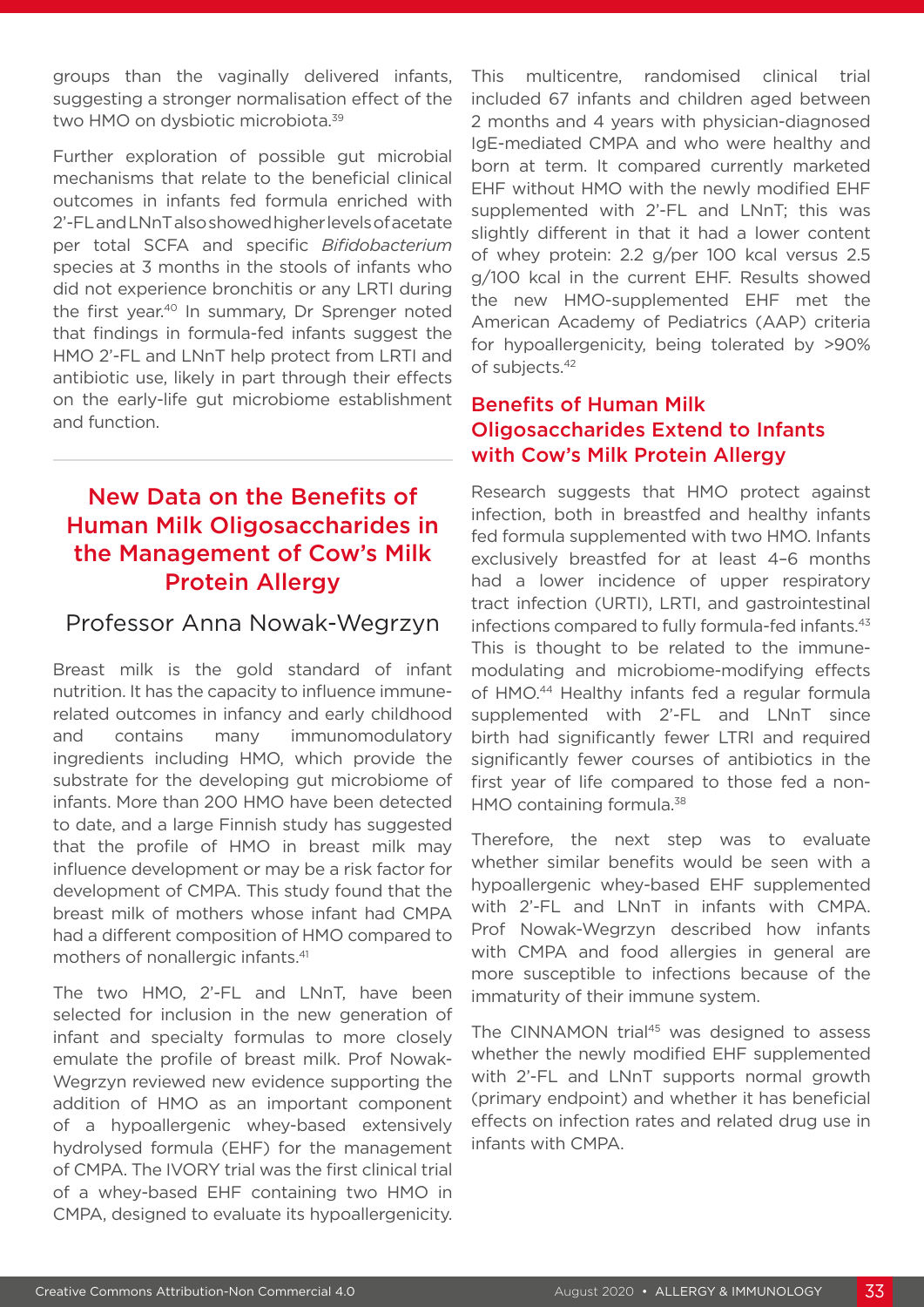

Figure 3: Incidence rate of respiratory tract infections per month of exposure to the whey-based extensively hydrolysed formula supplemented with 2'-fucosyllactose and lacto-N-neotetraose versus extensively hydrolysed formula without HMO (control). Full analysis set (from enrolment to 12 months).<sup>46</sup>

Error bars indicate 95% confidence interval.

HMO: human milk oligosaccharides.

This double-blind, randomised, multicentre, interventional study compared the same two formulas used in the IVORY study and included older infants (aged 0–6 months at enrolment) compared to the Puccio study<sup>38</sup> of the regular formula supplemented with 2'-FL and LNnT in healthy infants. The study met its primary endpoint, with the two groups showing comparable weight gain per day at 4 months (19.38 g/day on test versus 20.12 g/day on control formula).45

Prof Nowak-Wegrzyn discussed the secondary outcomes, specifically infection rate, noting that the study replicated many of the observations from the Puccio study<sup>38</sup> in healthy infants. The full analysis set (N=190) showed that the fraction of infants with at least one LRTI from enrolment to 12 months of age was reduced by 33.6% (odds ratio [OR]: 0.61; p=0.25), and URTI episodes were reduced by 5.2% (OR: 0.91; p=0.77) for HMOsupplemented EHF versus control EHF.<sup>46</sup> While the calculated OR were generally in favour of the HMO-supplemented EHF, the confidence intervals were such that those differences were not statistically significant. According to Prof Nowak-Wegrzyn, this may, in part, be because the study may not have been powered to detect these secondary outcomes. Another confounder was the older age at the introduction of the HMO-

supplemented EHF in infants with CMPA: the average age was 3.2 months (standard deviation: 1.7) compared with healthy infants fed with the HMO-supplemented formula since birth. The earlier introduction of the HMO-supplemented formula might have a more favourable impact on establishment of a healthy gut microbiota and modulation of infection risk. Risk of otitis media was also reduced by 70–100%, with a significant difference between the HMO-supplemented and control EHF on per protocol analysis (n=147; OR: 0.00-0.44; p<0.05).<sup>46</sup>

Specifically, there was a significant reduction of 42% (p=0.003) in the frequency of URTI episodes to 12 months of age in infants fed the HMO-supplemented EHF compared to those fed control EHF (Figure 3); the frequency of LRTI was reduced by 23% (p=0.61).46

Summarising, Prof Nowak-Wegrzyn said it was interesting that these reductions in frequency of infections in CMPA were consistent with reduced respiratory infections amongst nonallergic, healthy infants fed regular formula supplemented with 2'-FL and LNnT since birth. She further stated that these findings support and advance the concept of modifying infant formula to enrich it with the immunomodulatory components that are present in breast milk.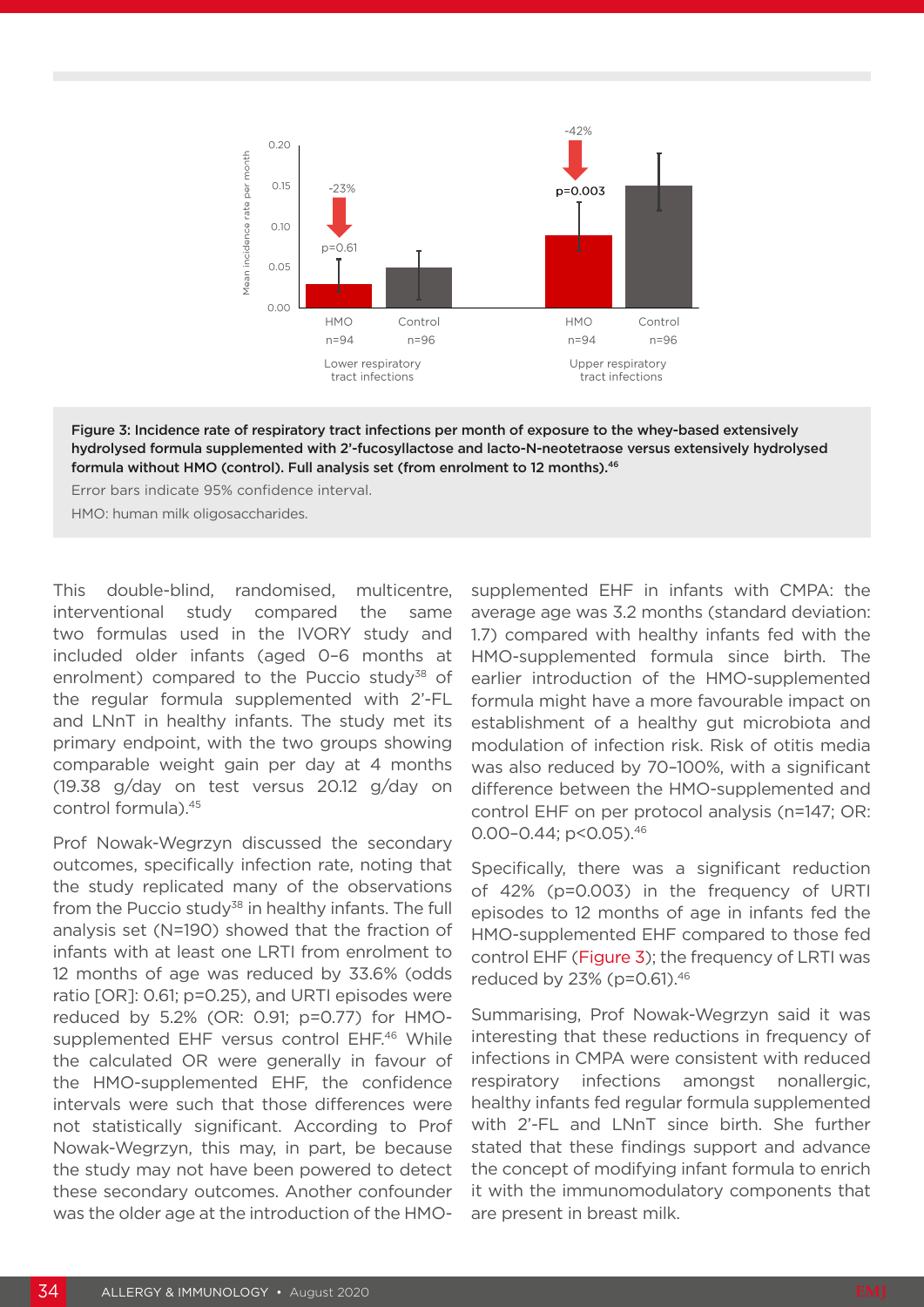#### References

- 1. de Silva D et al. Preventing food allergy in infancy and childhood: systematic review of randomised controlled trial. Pediatr Allergy Immunol. 2020;doi:10.1111/pai.13273.
- 2. Du Toit G et al. Randomized trial of peanut consumption in infants at risk for peanut allergy. N Engl J Med. 2015;372(9):803-13.
- Perkin MR et al. Randomized trial of introduction of allergenic foods in breast-fed infants. N Engl J Med. 2016;374(18):1733-43.
- 4. Obbagy JE et al. Complementary feeding and food allergy, atopic dermatitis/eczema, asthma, and allergic rhinitis: a systematic review. J Clin Nutr. 2019;109(Suppl 7):890S-934S.
- **EFSA Panel on Nutrition, Novel** Foods and Food Allergens (NDA) et al. Appropriate age range for introduction of complementary feeding into an infant's diet. EFSA J. 2019;17(9):5780.
- 6. Togias A et al. Addendum guidelines for the prevention of peanut allergy in the United States: report of the National Institute of Allergy and Infectious Diseases-sponsored expert panel. J Allergy Clin Immunol. 2017;139(1):29-44.
- Natsume O et al. Two-step egg introduction for prevention of egg allergy in high-risk infants with eczema (PETIT): a randomised, double-blind, placebo-controlled trial. Lancet. 2017;389(10066):276-86.
- 8. Ruel MT. Is dietary diversity an indicator of food security or dietary quality? A review of measurement issues and research needs. Food Nutr Bull. 2003;24(2):231-2.
- 9. Venter C et al. EAACI position paper on diet diversity in pregnancy, infancy and childhood: novel concepts and implications for studies in allergy and asthma. Allergy. 2020;75(3):497-523.
- 10. Roduit C et al.; PASTURE Study Group. Increased food diversity in the first year of life is inversely associated with allergic diseases. J Allergy Clin Immunol. 2014;133(4):1056-64.
- 11. Venter C et al. Different measures of diet diversity during infancy and the association with childhood food allergy in a UK birth cohort study. J Allergy Clin Immunol Pract. 2020;8(6):2017-26.
- 12. Laursen MF et al. Infant gut microbiota development is driven by transition to family foods independent of maternal obesity. mSphere. 2016;1(1):e00069-15.
- 13. Roduit C et al. High levels of butyrate and propionate in early life are associated with protection against atopy. Allergy. 2019;74(4):799-809.
- 14. Petherick A. Development: mother's

milk: a rich opportunity. Nature. 2010;468(7327):S5-7.

- 15. Samuel TM et al. Impact of maternal characteristics on human milk oligosaccharide composition over the first 4 months of lactation in a cohort of healthy European mothers. Sci Rep. 2019;9(1):11767.
- 16. Ruiz-Palacios GM et al. *Campylobacter jejuni* binds intestinal H(O) antigen (Fuc Alpha 1, 2Gal Beta 1, 4GlcNAc), and fucosyloligosaccharides of human milk inhibit its binding and infection. J Biol Chem. 2003;278(16):14112-20.
- 17. Yu Z et al. The human milk oligosaccharide 2'-fucosyllactose quenches *Campylobacter jejuni*induced inflammation in human epithelial cells HEp-2 and HT-29 and in mouse intestinal mucosa. J Nutr. 2016;146(10):1980-90.
- 18. He Y et al. The human milk oligosaccharide 2'-fucosyllactose modulates CD14 expression in human enterocytes, thereby attenuating LPS-induced inflammation. Gut. 2016;65(1):33-46.
- 19. Idänpään-Heikkilä I et al. Oligosaccharides interfere with the establishment and progression of experimental pneumococcal pneumonia. J Infect Dis. 1997;176(3):704-12.
- 20. Tong HH et al. Effect of lacto-Nneotetraose, asialoganglioside-GM1 and neuraminidase on adherence of otitis media-associated serotypes of *Streptococcus pneumoniae* to chinchilla tracheal epithelium. Microb Pathog. 1999;26(2):111-9.
- 21. Duska-McEwen G et al. Human milk oligosaccharides enhance innate immunity to respiratory syncytial virus and influenza *in vitro*. Food Nutritional Science. 2014;5(14):1387- 98.
- 22. Tarr AJ et al. The prebiotics 3'sialyllactose and 6'sialyllactose diminish stressor-induced anxietylike behavior and colonic microbiota alterations: evidence for effects on the gut-brain axis. Brain Behav Immun. 2015;50:166-77.
- 23. Lewis ZT et al. Maternal Fucosyltransferase 2 status affects the gut bifidobacterial communities of breastfed infants. Microbiome. 2015;3:13.
- 24. Smith-Brown P et al. Mothers secretor status affects development of childrens microbiota composition and function: a pilot study. Plos One. 2016;11(9):e0161211.
- 25. Matsuki T et al. A key genetic factor for fucosyllactose utilization affects infant gut microbiota development. Nat Commun. 2016;7:11939.
- 26. Chong CY et al. Factors affecting

gastrointestinal microbiome development in neonates. nutrients. 2018;10(3):274.

- 27. Lewis ZT, Mills DA. Differential establishment of Bifidobacteria in the breastfed infant Gut. Nestle Nutr Inst Workshop Ser. 2017;88:149-59.
- 28. Pacheco AR et al. The impact of the milk glycobiome on the neonate gut microbiota. Annu Rev Anim Biosci. 2015;3:419-45.
- 29. Sela DA, Mills DA. Nursing our microbiota: molecular linkages between Bifidobacteria and milk oligosaccharides. Trends Microbiol. 2010;18(7):298-307.
- 30. Davis JC et al. Growth and morbidity of Gambian infants are influenced by maternal milk oligosaccharides and infant gut microbiota. Sci Reports. 2017;7:40466.
- 31. Stepans MB et al. Early consumption of human milk oligosaccharides is inversely related to subsequent risk of respiratory and enteric disease in infants. Breastfeed Med. 2006;1(4):207-15.
- 32. Morrow AL et al. Human milk oligosaccharides are associated with protection against diarrhea in breast-fed infants. J Pediatr. 2004;145(3):297-303.
- 33. Newburg DS et al. Innate protection conferred by fucosylated oligosaccharides of human milk against diarrhea in breastfed infants. Glycobiology. 2004;14(3):253-63.
- 34. Binia et al. Maternal secretor status is associated with reduced incidence of respiratory infections in infants in the microbiota and health cohort. Abstract N-O-010. 52<sup>nd</sup> Annual Meeting of ESPGHAN, 5-8 June, 2019.
- 35. Korpela K et al. Fucosylated oligosaccharides in mother's milk alleviate the effects of caesarean birth on infant gut microbiota. Sci Rep. 2018;8(1):13757.
- 36. Sprenger N et al. FUT2-dependent breast milk oligosaccharides and allergy at 2 and 5 years of age in infants with high hereditary allergy risk. Eur J Nutr. 2017;56(3):1293-301.
- 37. Goehring K et al. Similar to those who are breastfed, infants fed a formula containing 2'-fucosyllactose have lower inflammatory cytokines in a randomized controlled trial. J Nutr. 2016;146(12):2559-66.
- 38. Puccio G et al. Effects of infant formula with human milk oligosaccharides on growth and morbidity: a randomized multicenter trial. J Pediatr Gastroenterol Nutr. 2017;64(4):624-31.
- 39. Berger B et al. Linking human milk oligosaccharides, infant fecal community types, and later risk to require antibiotics. mBio. 2020;11(2):e03196-19.